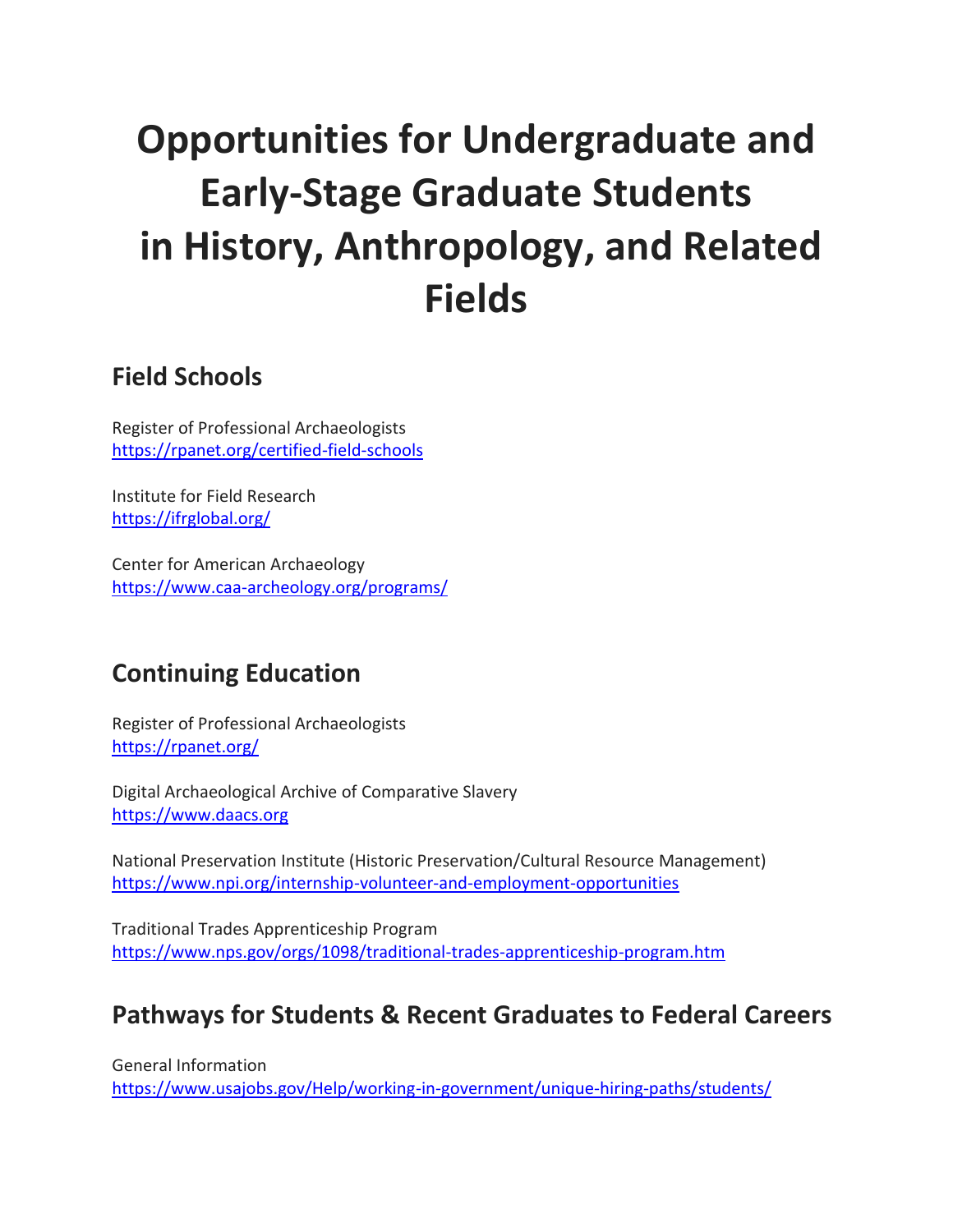- Three major programs:
	- o Internship (Current Students)
	- $\circ$  Recent Graduates (w/in 2 years of completion of Trade Schools, Community Colleges, 4-Year Universities)
	- o Presidential Management Fellows (PMF) Program (w/in 2 years of completion of Advanced Degrees)

#### **National and Community Service**

National Park Service – Youth Programs <https://www.nps.gov/subjects/youthprograms/jobs-and-internships.htm>

American Conservation Experience (Multiple Programs) <https://www.usaconservation.org/>

Student Conservation Association (Multiple Programs) <https://www.thesca.org/serve/young-adult-programs>

Youth Conservation Corps <https://www.nps.gov/subjects/youthprograms/ycc.htm>

Stewards Individual Placement Program (Multiple Programs) <https://stewardslegacy.org/>

Urban Archaeology Corps <https://www.nps.gov/articles/urban-archeology-corps.htm>

History Corps <https://historicorps.org/>

AmeriCorps (Multiple Programs) <https://americorps.gov/serve/fit-finder>

- Search Opportunities: [https://my.americorps.gov/mp/listing/publicRequestSearch.do?criteria.programName=](https://my.americorps.gov/mp/listing/publicRequestSearch.do?criteria.programName=&criteria.programState=&criteria.programType=&criteria.educationLevel=&criteria.languagesString=&criteria.metroAreasString=&criteria.programStatesString=&criteria.programTypesString=&criteria.serviceAreasString=CO%3BE%3BEV%3BNR&criteria.selectedSkillsString=&criteria.selectedTermsString=&criteria.programCode=&criteria.listingIDStr=&criteria.listingID=0&criteria.searchAllListings=false&sortCriteria=%2BprogramName&nsaID=-1&count=1706&curPage=2) [&criteria.programState=&criteria.programType=&criteria.educationLevel=&criteria.lang](https://my.americorps.gov/mp/listing/publicRequestSearch.do?criteria.programName=&criteria.programState=&criteria.programType=&criteria.educationLevel=&criteria.languagesString=&criteria.metroAreasString=&criteria.programStatesString=&criteria.programTypesString=&criteria.serviceAreasString=CO%3BE%3BEV%3BNR&criteria.selectedSkillsString=&criteria.selectedTermsString=&criteria.programCode=&criteria.listingIDStr=&criteria.listingID=0&criteria.searchAllListings=false&sortCriteria=%2BprogramName&nsaID=-1&count=1706&curPage=2) [uagesString=&criteria.metroAreasString=&criteria.programStatesString=&criteria.progra](https://my.americorps.gov/mp/listing/publicRequestSearch.do?criteria.programName=&criteria.programState=&criteria.programType=&criteria.educationLevel=&criteria.languagesString=&criteria.metroAreasString=&criteria.programStatesString=&criteria.programTypesString=&criteria.serviceAreasString=CO%3BE%3BEV%3BNR&criteria.selectedSkillsString=&criteria.selectedTermsString=&criteria.programCode=&criteria.listingIDStr=&criteria.listingID=0&criteria.searchAllListings=false&sortCriteria=%2BprogramName&nsaID=-1&count=1706&curPage=2) [mTypesString=&criteria.serviceAreasString=CO%3BE%3BEV%3BNR&criteria.selectedSkill](https://my.americorps.gov/mp/listing/publicRequestSearch.do?criteria.programName=&criteria.programState=&criteria.programType=&criteria.educationLevel=&criteria.languagesString=&criteria.metroAreasString=&criteria.programStatesString=&criteria.programTypesString=&criteria.serviceAreasString=CO%3BE%3BEV%3BNR&criteria.selectedSkillsString=&criteria.selectedTermsString=&criteria.programCode=&criteria.listingIDStr=&criteria.listingID=0&criteria.searchAllListings=false&sortCriteria=%2BprogramName&nsaID=-1&count=1706&curPage=2) [sString=&criteria.selectedTermsString=&criteria.programCode=&criteria.listingIDStr=&cr](https://my.americorps.gov/mp/listing/publicRequestSearch.do?criteria.programName=&criteria.programState=&criteria.programType=&criteria.educationLevel=&criteria.languagesString=&criteria.metroAreasString=&criteria.programStatesString=&criteria.programTypesString=&criteria.serviceAreasString=CO%3BE%3BEV%3BNR&criteria.selectedSkillsString=&criteria.selectedTermsString=&criteria.programCode=&criteria.listingIDStr=&criteria.listingID=0&criteria.searchAllListings=false&sortCriteria=%2BprogramName&nsaID=-1&count=1706&curPage=2) [iteria.listingID=0&criteria.searchAllListings=false&sortCriteria=%2BprogramName&nsaID](https://my.americorps.gov/mp/listing/publicRequestSearch.do?criteria.programName=&criteria.programState=&criteria.programType=&criteria.educationLevel=&criteria.languagesString=&criteria.metroAreasString=&criteria.programStatesString=&criteria.programTypesString=&criteria.serviceAreasString=CO%3BE%3BEV%3BNR&criteria.selectedSkillsString=&criteria.selectedTermsString=&criteria.programCode=&criteria.listingIDStr=&criteria.listingID=0&criteria.searchAllListings=false&sortCriteria=%2BprogramName&nsaID=-1&count=1706&curPage=2) [=-1&count=1706&curPage=2](https://my.americorps.gov/mp/listing/publicRequestSearch.do?criteria.programName=&criteria.programState=&criteria.programType=&criteria.educationLevel=&criteria.languagesString=&criteria.metroAreasString=&criteria.programStatesString=&criteria.programTypesString=&criteria.serviceAreasString=CO%3BE%3BEV%3BNR&criteria.selectedSkillsString=&criteria.selectedTermsString=&criteria.programCode=&criteria.listingIDStr=&criteria.listingID=0&criteria.searchAllListings=false&sortCriteria=%2BprogramName&nsaID=-1&count=1706&curPage=2)

Peace Corps <https://www.peacecorps.gov/>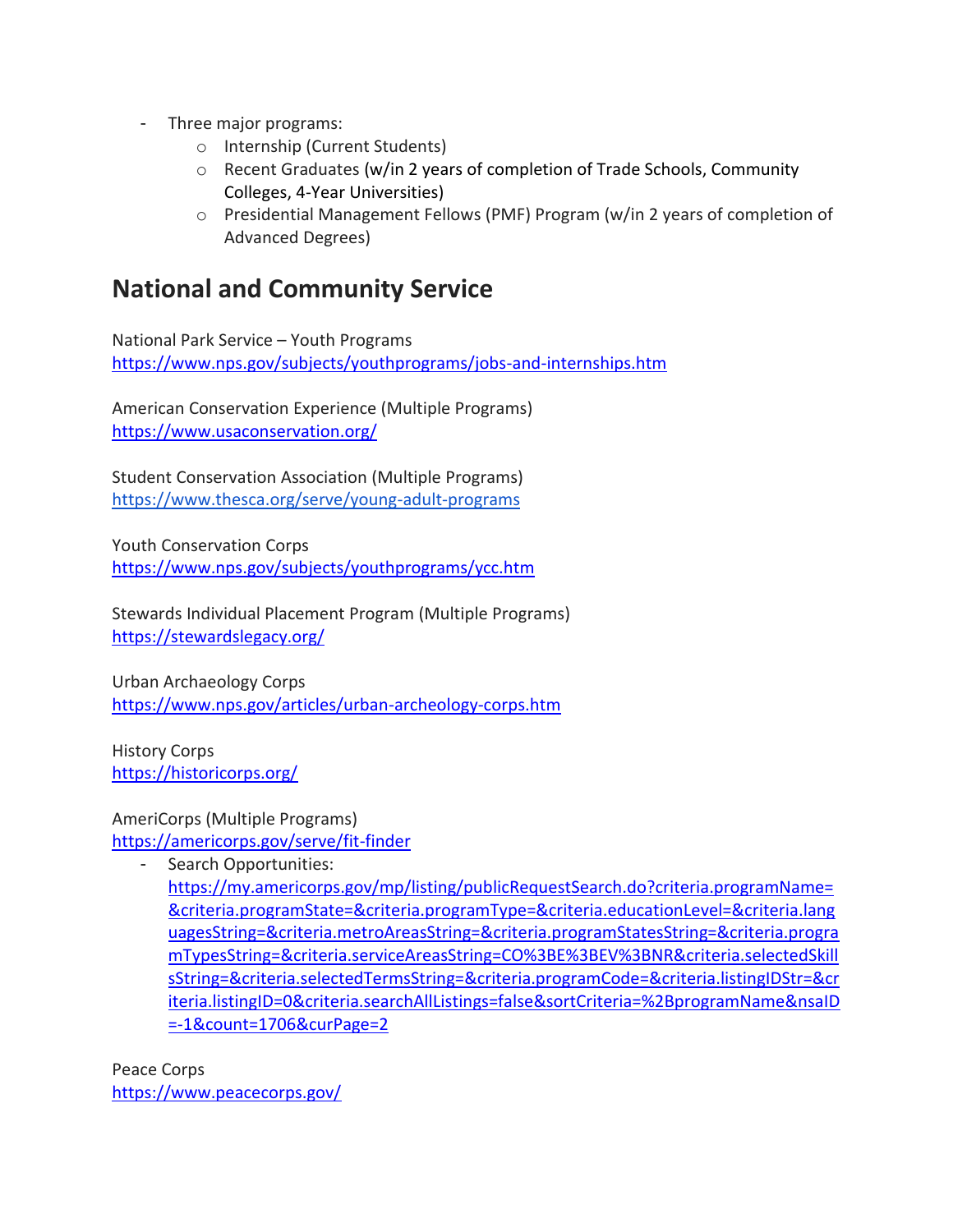## **Internships and Employment Opportunities**

American Anthropological Association

<https://www.americananthro.org/summer-internship>

- Internship Opportunities Search: <https://www.americananthro.org/StayInformed/InternshipOpportunities.aspx>

Smithsonian Internships <https://www.smithsonianofi.com/internship-opportunities/>

American Museum of Natural History – Anthropology Internship Program <https://www.amnh.org/research/anthropology/fellowships-internships/internship-program>

Advisory Council on Historic Preservation <https://www.achp.gov/internships/summer-internships-2021>

National Council on Public History (Search for Internships) <https://ncph.org/jobs/>

National Council for Preservation Education <http://www.preservenet.cornell.edu/employ/ncpe.php> <https://preservenet.org/ncpe-internships/>

National Park Service – Scientists in the Parks <https://www.nps.gov/subjects/science/scientists-in-parks.htm>

National Park Service – Heritage Documentation Programs <https://www.nps.gov/hdp/jobs/index.htm>

National Park Service – Olmsted Center for Landscape Preservation <https://www.nps.gov/orgs/1594/oclp-internships.htm>

American Association for State and Local History <https://www.npi.org/internship-volunteer-and-employment-opportunities>

American Alliance of Museums <https://aam-us-jobs.careerwebsite.com/jobs/>

HAER Maritime Documentation Internship <http://www.preservenet.cornell.edu/employ/jobdetail.php?POSTID=4199>